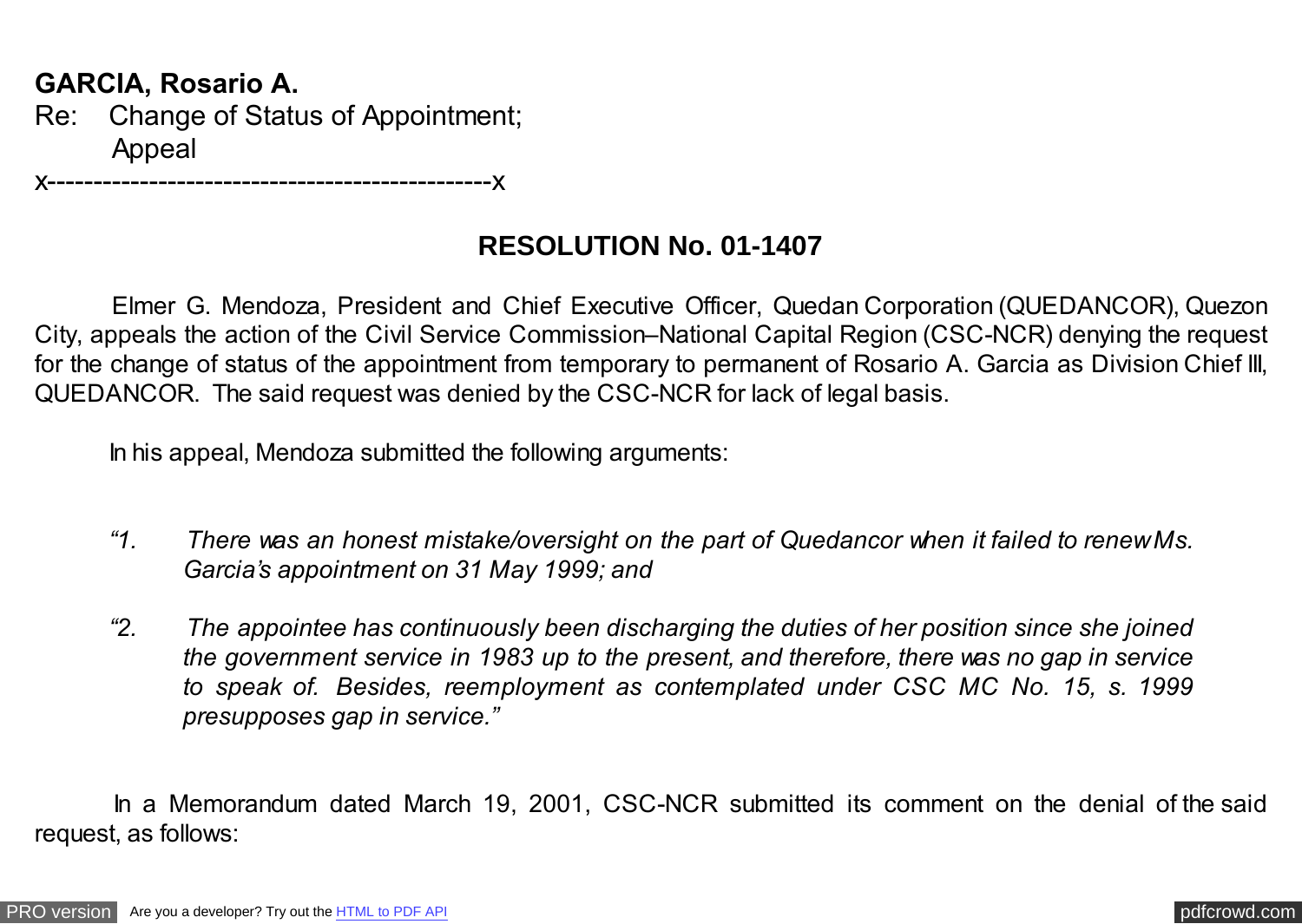*"Based on records, Ms. Garcia was appointed by Quedancor as Division Chief III under temporary status on June 1, 1998 pursuant to CSC Resolution No. 980577 `suspending the implementation of the Master's Degree requirement for CPA's occupying positions with salary grade 24 for two years from January 1, 1998 with allowable extension for another year'. Quedancor did not renew the said appointment anymore after it expired on May 31, 1999, believing that its duration shall be for two years as provided under said Resolution. Upon Ms. Garcia's completion of a Masteral Degree, Quedancor issued another appointment (change of status) on June 1, 2000 and submitted the same to the CSC-NCR for approval in a letter-request dated 10 July 2000. "Director Grande, in his letter dated September 5, 2000 to former Quedancor President and CEO Garchitorena, denied said request and informed him that a temporary appointment is effective only for a year reckoned from the date it was issued but the appointee may be replaced sooner if a qualified eligible who is willing to accept the appointment becomes available. Thus, the temporary appointment issued to Ms. Garcia as Division Chief III on June 1, 1998 carries an effectivity period of twelve months only and should have been renewed right after its expiration. Since the temporary appointment of Ms. Garcia was not renewed after it expired on May 31, 1999, a gap in her service already existed from June 1, 1999 to May 31, 2000. Therefore, the issuance of an appointment on June 1, 2000 to Ms. Garcia for change of status from temporary to permanent has no legal basis but the same may be allowed provided that the nature of her appointment is reemployment and not change of status. This CSC-NCR opinion is in accordance with CSC MC 40, s. 1998, as amended by CSC MC 15, s. 1999.*

*"In the instant appeal, now Quedancor President and CEO Mendoza represented that there was an honest mistake/oversight on the part of Quedancor when it failed to renew Ms. Garcia's appointment on 31 May 1999. He further represented that the appointee has continuously been discharging the duties of her position since she joined the government service in 1983 up to the present, and therefore, there was no gap in service to speak of. Besides, reemployment as contemplated under CSC MC No. 15, s. 1999, presupposes gap in the service.*

*"We believe that the second representation brought out in the appeal has been fully discussed by this Office. Hence, the matter is now being submitted to the Commission for decision."*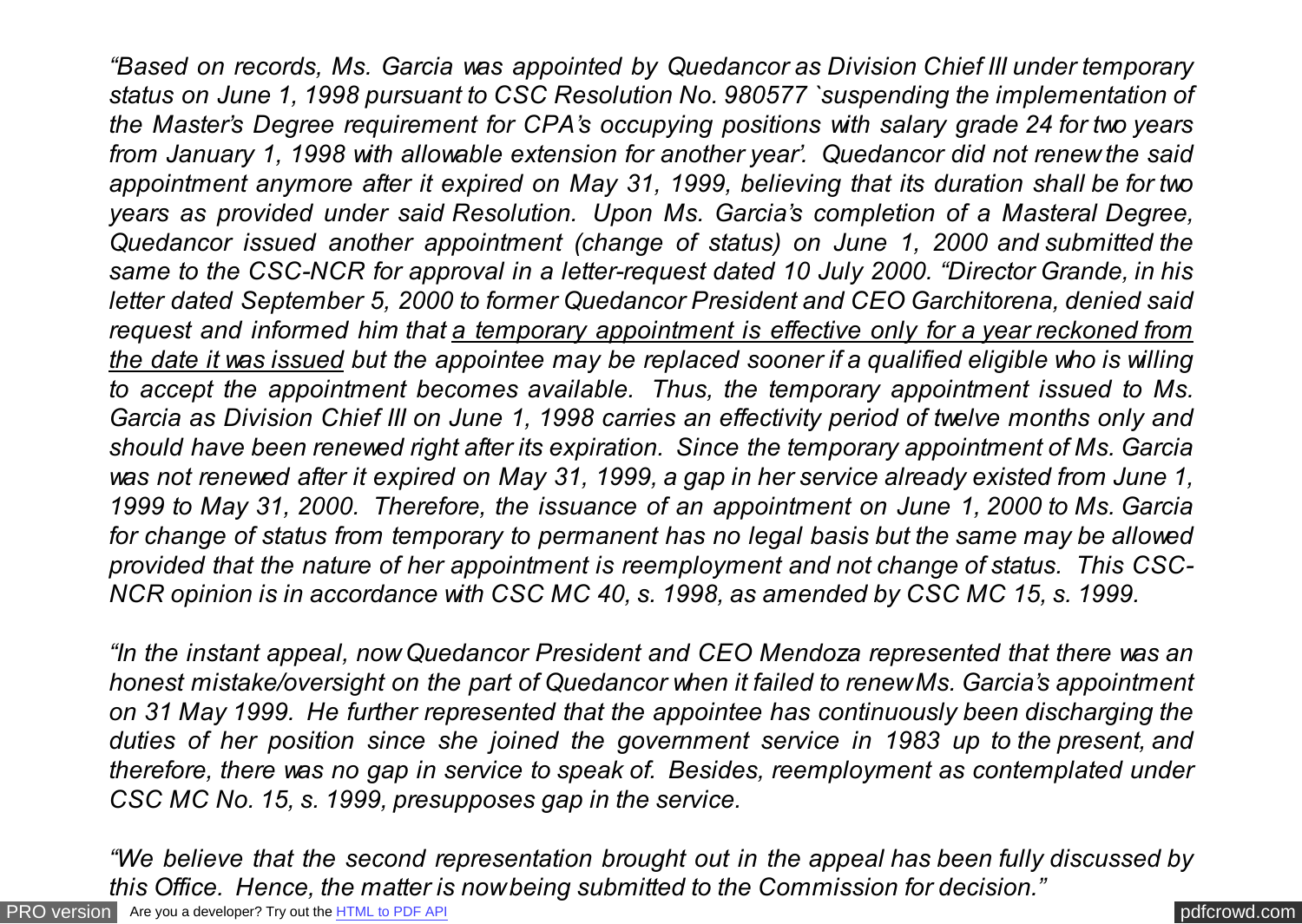Records show that Garcia was issued a temporary appointment as Division Chief III on June 1, 1998 per CSC Resolution No. 98-0577 *"suspending the implementation of the Masters degree requirement for CPA occupying positions with Salary Grade (SG) 24, for two (2) years from January 1, 1998 with allowable extension for another year".*

 On June 1, 2000, when Garcia completed her Masters degree, she was issued an appointment for the change of status from temporary to permanent. However, the CSC-NCR denied the request for change of status of appointment because of lack of legal basis. Hence, the instant appeal.

After a careful evaluation of the records, the Commission finds the appeal meritorious.

*this Office. Hence, the matter is now being submitted to the Commission for decision."*

Under Civil Service Law and Rules, an appointment under temporary status is valid and effective only for a period of one (1) year. Thus, the appointment issued to Garcia on June 1, 1998 is effective only up to May 31, 1999. However, QUEDANCOR's failure to renew the appointment of Garcia on June 1, 1999 does not prevent it from issuing an appointment changing the status of her appointment from temporary to permanent as Garcia is considered as a *de facto* officer from the date of the expiration of her temporary appointment on June 1, 1999 up to May 31, 2000, the date immediately prior to the issuance of her latest appointment under permanent status. Being a *de facto* officer, she is deemed to be an existing employee such that she can be validly issued a subsequent appointment so as to effect a change of status of her appointment from temporary to permanent.

In **CSC Resolution No. 95-0770 dated February 9, 1995**, the Commission ruled, thus:

 *"Although it may appear that Balala's provisional appointment is effective only for school year 1983-84 since it was approved with the notation as such . . . records, however, show that she held on to her post up to this date. She continuously performed and discharged the duties and functions of her position despite the expiration of her appointment.*

 *"The facts presented calls for the application of the doctrine of de facto officer . . .*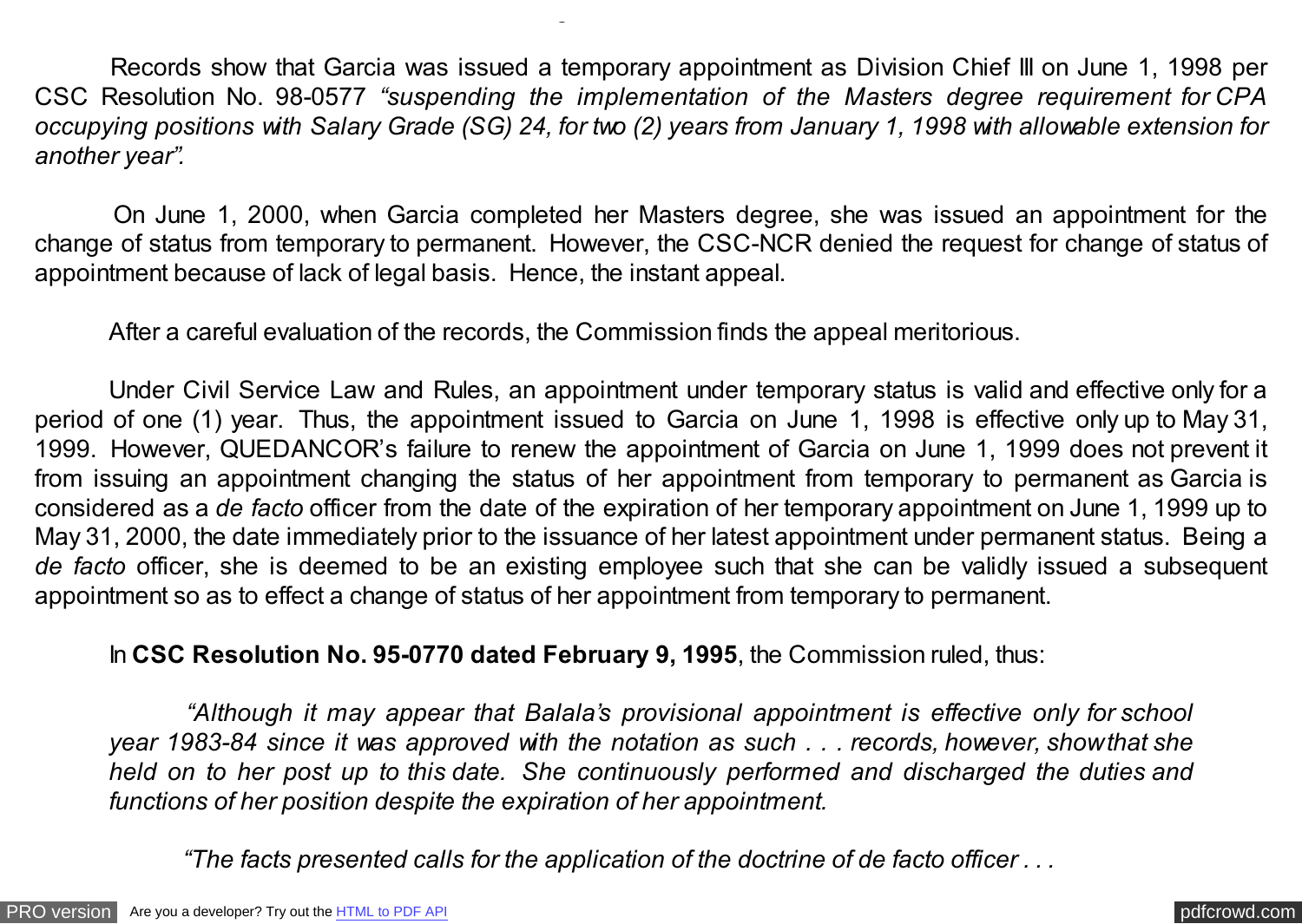*"In the absence of any constitutional or statutory provisions to the contrary, it is a general rule of law that an incumbent of an office will hold over after the conclusion or expiration of his term until the appointment or election of his successor. Hence, when an officer or employee remains in office after his title has ended, he is a de facto officer or employee.*

 *"Applying the aforementioned principle to the facts established, Balala is considered a de facto employee. Her term of office may have expired, but she was allowed to discharge the duties of the position because her successor has not been appointed. She can be regarded as holding over to her teaching position in good faith."* (Emphasis supplied)

 Considering therefore that Garcia now possesses all the qualifications required for the position of a Division Chief III, her appointment to the said position under permanent status may now be approved.

 **WHEREFORE**, the appeal of Elmer G. Mendoza, QUEDANCOR, is hereby **GRANTED**. Accordingly, the request for the change of status of the appointment of Rosario A. Garcia as Division Chief III is approved.

The Civil Service Commission–National Capital Region (CSC-NCR) is directed to reflect this Resolution in the records of Garcia.

Quezon City, **August 17, 2001**

(Signed)  **KARINA CONSTANTINO-DAVID** Chairperson

(On Leave)